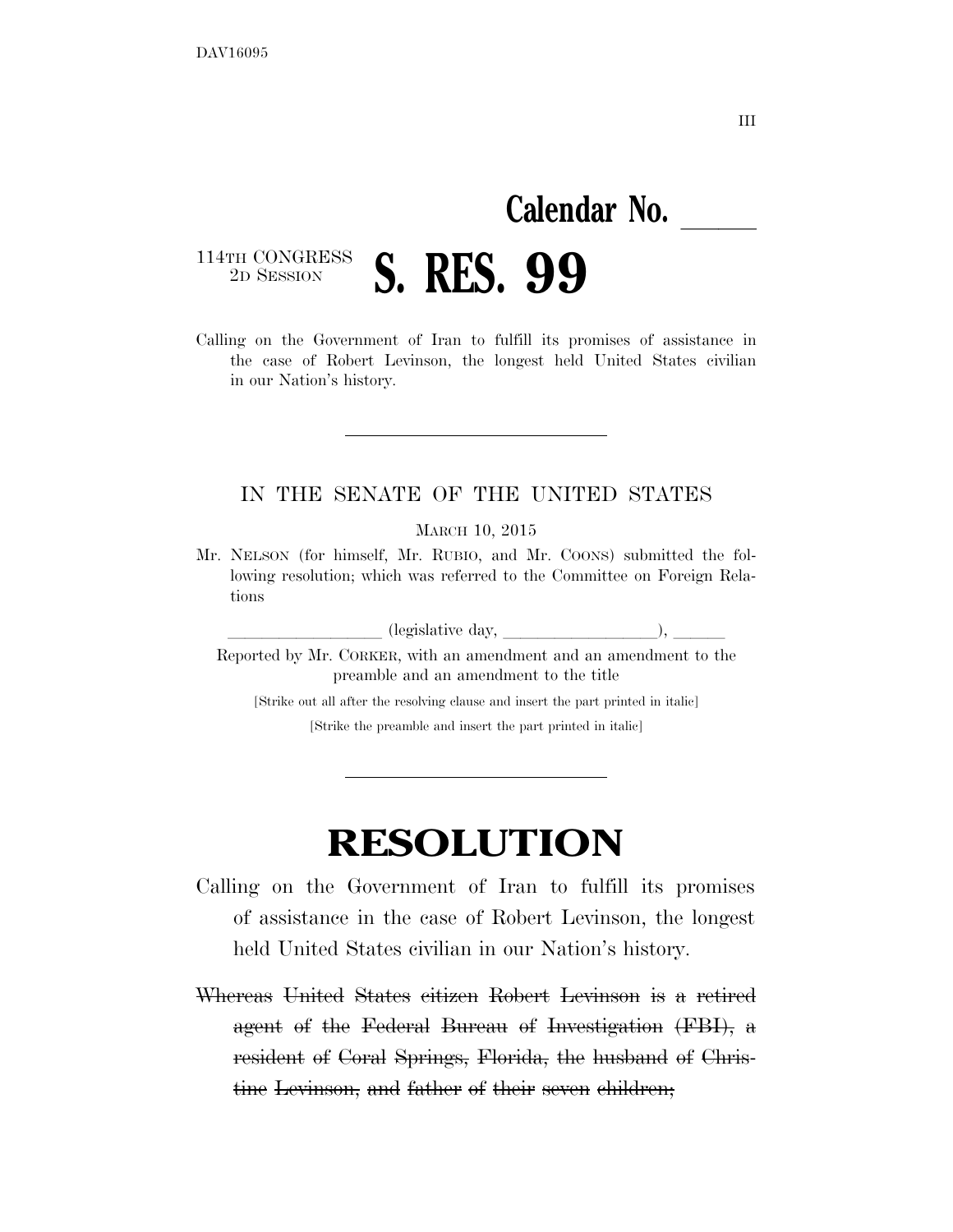- Whereas Robert Levinson traveled from Dubai, United Arab Emirates, to Kish Island, Iran, on March 8, 2007;
- Whereas, after traveling to Kish Island and checking into the Hotel Maryam, Robert Levinson disappeared on March 9, 2007;
- Whereas, in December 2007, Robert Levinson's wife, Christine, traveled to Kish Island to retrace Mr. Levinson's steps and met with officials of the Government of Iran who pledged to help in the investigation;
- Whereas, for more than eight years, the United States Government has continually pressed the Government of Iran to provide any information on the whereabouts of Robert Levinson and to help ensure his prompt and safe return to his family;
- Whereas officials of the Government of Iran promised their continued assistance to the relatives of Robert Levinson during the visit of the family to the Islamic Republic of Iran in December 2007;
- Whereas, in November 2010, the Levinson family received a video of Mr. Levinson in captivity, representing the first proof of life since his disappearance and providing some initial indications that he was being held somewhere in southwest Asia;
- Whereas, in April 2011, the Levinson family received a series of pictures of Mr. Levinson, which provided further indications that he was being held somewhere in southwest Asia;
- Whereas Secretary of State John Kerry stated on August 28, 2013, ''The United States respectfully asks the Government of the Islamic Republic of Iran to work coopera-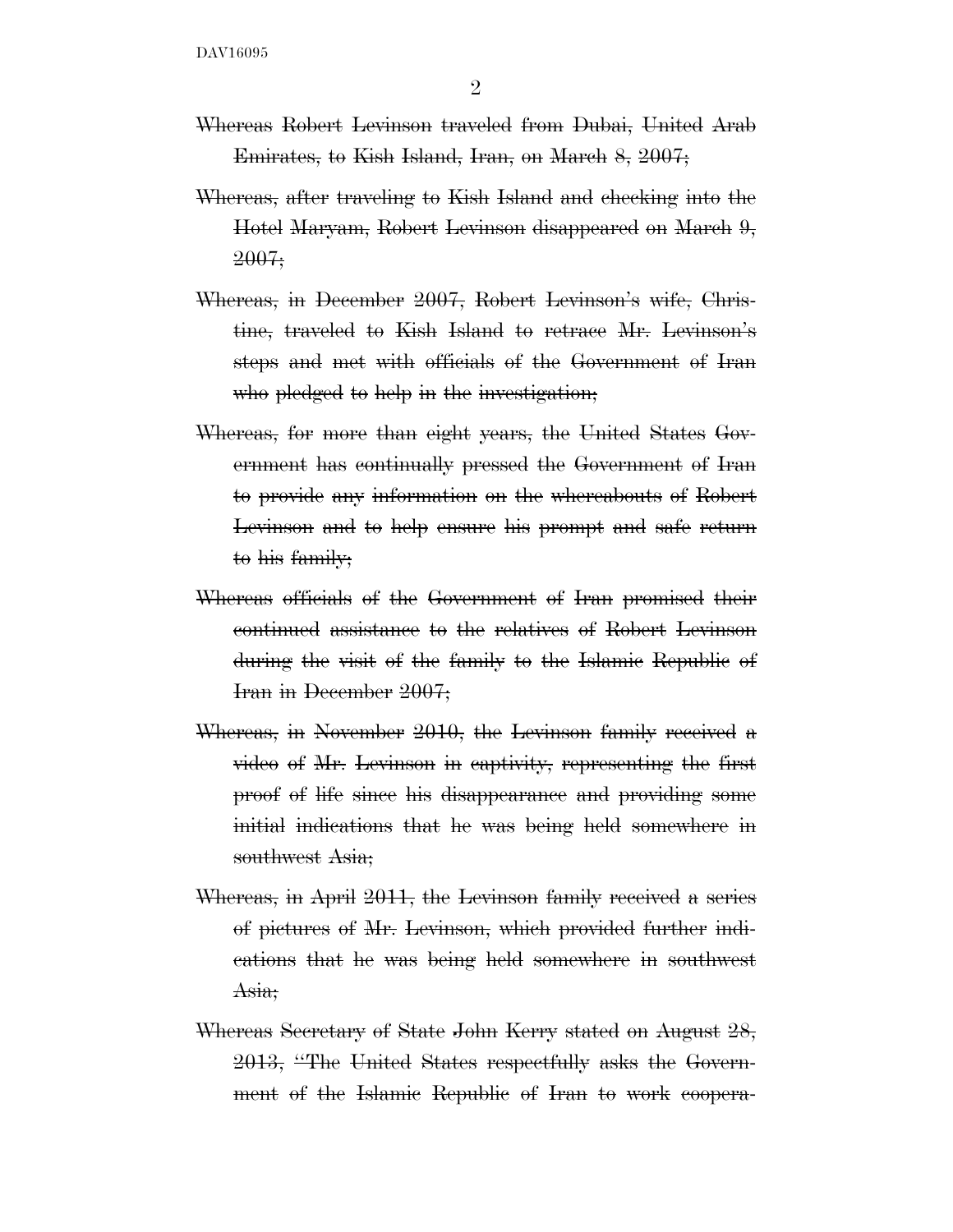DAV16095

3

tively with us in our efforts to help U.S. citizen Robert Levinson.";

- Whereas, on September 28, 2013, during the first direct phone conversation between the leaders of the United States and Iran since 1979, President Barack Obama raised the case of Robert Levinson to President of Iran Hassan Rouhani and urged the President of Iran to help locate Mr. Levinson and reunite him with his family;
- Whereas, on August 29, 2014, Secretary of State Kerry again stated that the United States ''respectfully request the Government of the Islamic Republic of Iran work cooperatively with us to find Mr. Levinson and bring him home":
- Whereas the United States Government is currently engaged in regular, direct negotiations with the Government of Iran over its nuclear program;
- Whereas March 9, 2015, marks the 2,922nd day since Mr. Levinson's disappearance, and he is now the longest held United States civilian in our Nation's history; and
- Whereas the Federal Bureau of Investigation has announced a \$5,000,000 reward for information leading to Mr. Levinson's safe return: Now, therefore, be it
- *Whereas United States citizen Robert Levinson is a retired agent of the Federal Bureau of Investigation (FBI), a resident of Coral Springs, Florida, the husband of Christine Levinson, and father of their seven children;*
- *Whereas Robert Levinson traveled from Dubai, United Arab Emirates, to Kish Island, Iran, on March 8, 2007;*
- *Whereas, after traveling to Kish Island and checking into the Hotel Maryam, Robert Levinson disappeared on March 9, 2007;*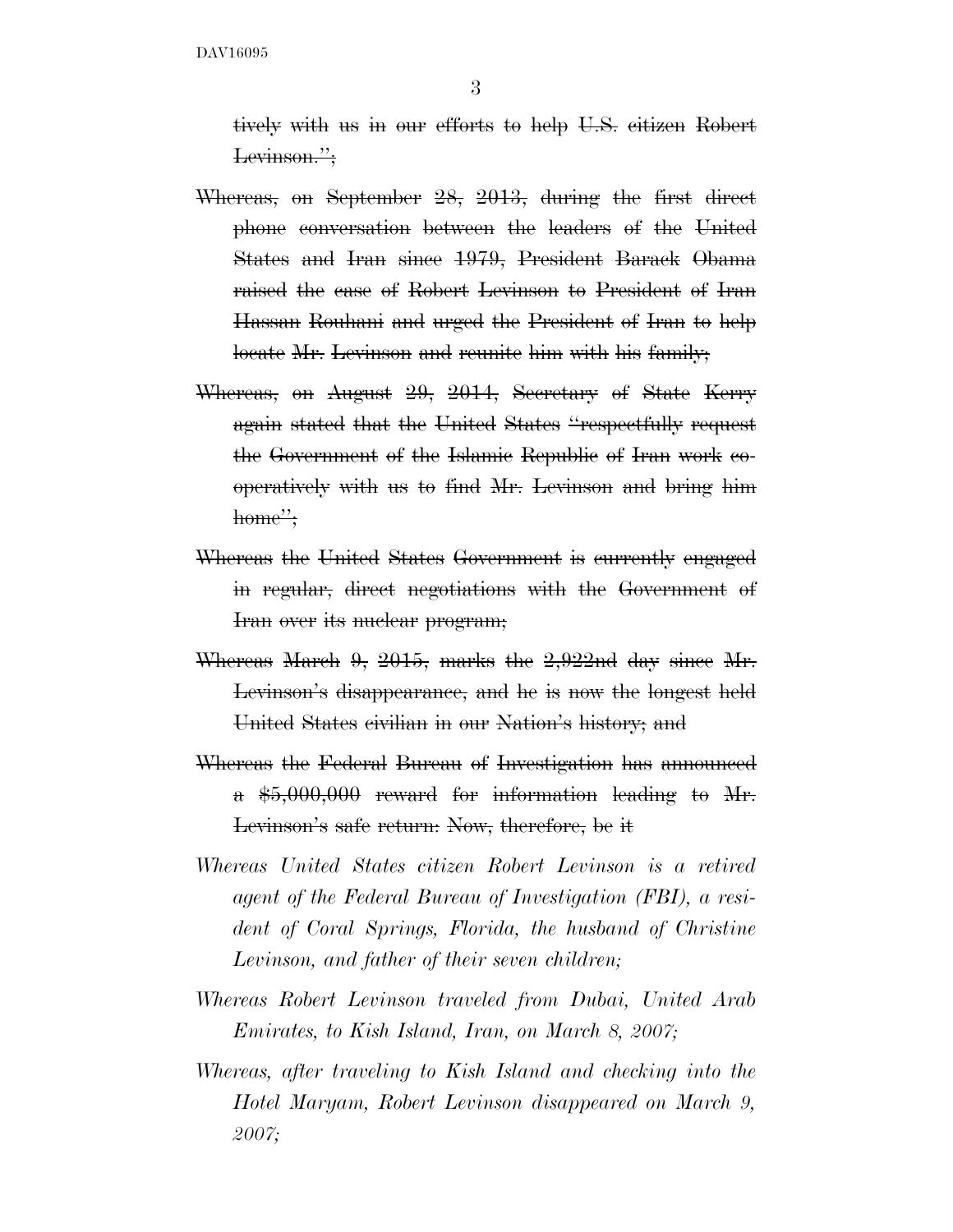- *Whereas, in December 2007, Robert Levinson's wife, Christine, traveled to Kish Island to retrace Mr. Levinson's steps and met with officials of the Government of Iran who pledged to help in the investigation;*
- *Whereas, for more than eight years, the United States Government has continually pressed the Government of Iran to provide any information on the whereabouts of Robert Levinson and to help ensure his prompt and safe return to his family;*
- *Whereas officials of the Government of Iran promised their continued assistance to the relatives of Robert Levinson during the visit of the family to the Islamic Republic of Iran in December 2007;*
- *Whereas, in November 2010, the Levinson family received a video of Mr. Levinson in captivity, representing the first proof of life since his disappearance and providing some initial indications that he was being held somewhere in southwest Asia;*
- *Whereas, in April 2011, the Levinson family received a series of pictures of Mr. Levinson, which provided further indications that he was being held somewhere in southwest Asia;*
- *Whereas Secretary of State John Kerry stated on August 28, 2013, ''The United States respectfully asks the Government of the Islamic Republic of Iran to work cooperatively with us in our efforts to help U.S. citizen Robert Levinson.'';*
- *Whereas, on September 28, 2013, during the first direct phone conversation between the heads of governments of the United States and Iran since 1979, President Barack Obama raised the case of Robert Levinson to President of Iran Hassan Rouhani and urged the President of Iran to help locate Mr. Levinson and reunite him with his family;*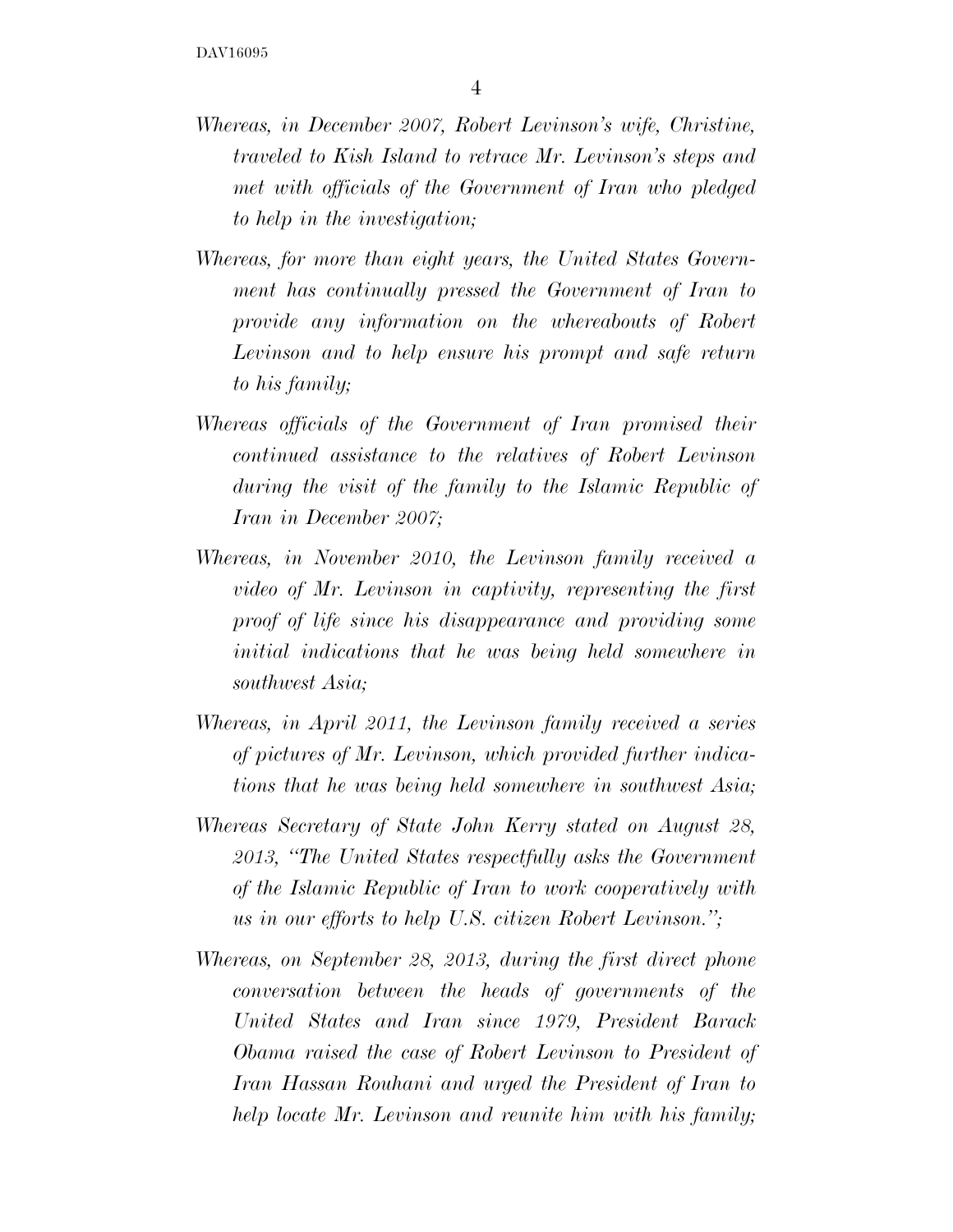- *Whereas, on August 29, 2014, Secretary of State Kerry again stated that the United States ''respectfully request[s] the Government of the Islamic Republic of Iran work cooperatively with us to find Mr. Levinson and bring him home'';*
- *Whereas, on July 14, 2015, the Governments of the United States, the United Kingdom, France, Russia, China, Germany, and Iran agreed to the Joint Comprehensive Plan of Action;*
- *Whereas, on January 16, 2016, the Government of Iran released five United States citizens detained in Iran, Jason Rezaian of California, Saeed Abedini of Idaho, Amir Mirzaei Hekmati of Michigan, Matthew Trevithick of Massachusetts, and Nosratollah Khosravi-Roodsari;*
- *Whereas, on January 17, 2016, President Obama stated that ''even as we rejoice in the safe return of others, we will never forget about Bob,'' referring to Robert Levinson, and that ''each and every day but especially today our hearts are with the Levinson family and we will never rest until their family is whole again'';*
- *Whereas, on January 19, 2016, White House Press Secretary Josh Earnest stated that the United States Government had ''secured a commitment from the Iranians to use the channel that has now been opened to secure the release of those individuals that we know were being held by Iran. . .to try and gather information about Mr. Levinson's possible whereabouts'';*
- *Whereas, on November 26, 2013, Mr. Levinson became the longest held United States civilian in our Nation's history; and*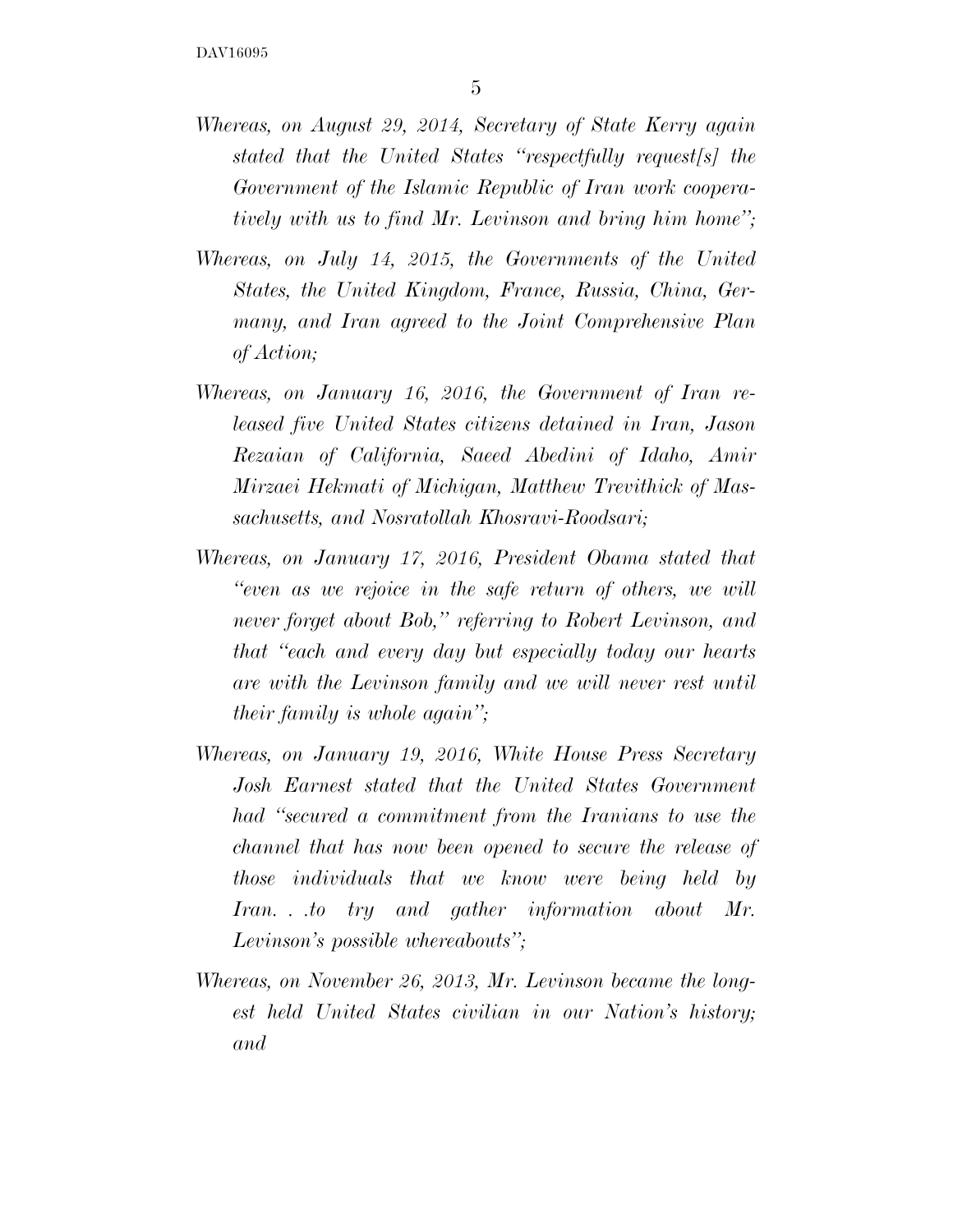*Whereas the Federal Bureau of Investigation has announced a \$5,000,000 reward for information leading to Mr. Levinson's safe return: Now, therefore, be it* 

*Resolved,* That the Senate—

2 (1) recognizes that Robert Levinson is the long- est held United States civilian in our Nation's his- $4 \text{ tory};$ 

 $5 \left(2\right)$  notes the pledges by current officials of the Government of Iran to provide their Government's assistance in the case of Robert Levinson;

 $(3)$  urges the Government of Iran, as a humani- tarian gesture, to intensify its cooperation on the case of Robert Levinson and to immediately share the results of its investigation into the disappearance of Robert Levinson with the United States Govern-ment;

 (4) urges the President and the allies of the United States to continue to raise with officials of the Government of Iran the case of Robert Levinson at every opportunity, notwithstanding serious dis- agreements the United States Government has with the Government of Iran on a broad array of issues, 20 including human rights, the nuclear program of Iran, the Middle East peace process, regional sta-22 bility, and international terrorism; and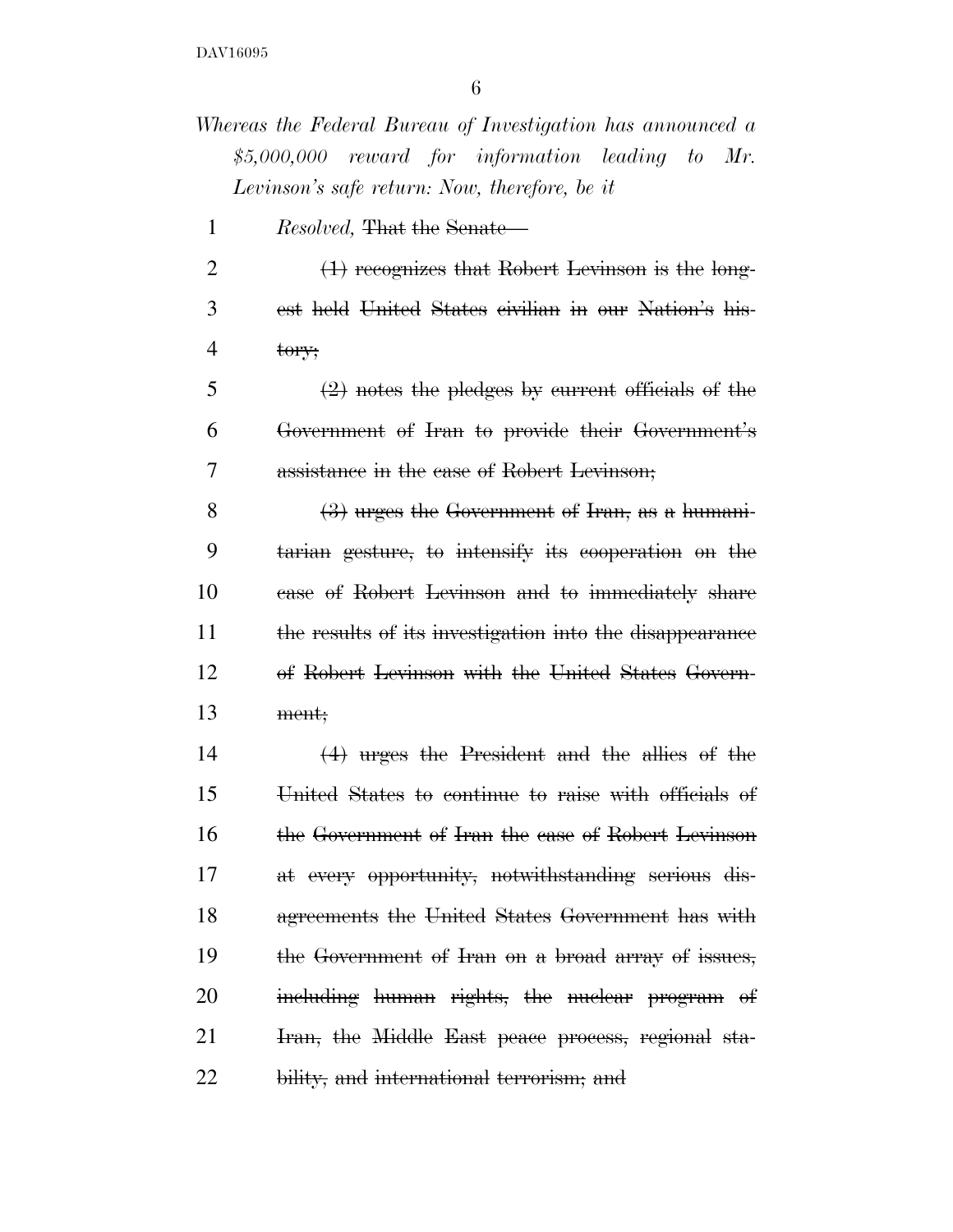| $\mathbf{1}$   | $(5)$ expresses sympathy to the family of Robert         |
|----------------|----------------------------------------------------------|
| $\overline{2}$ | Levinson for their anguish and expresses hope that       |
| 3              | their ordeal can be brought to an end in the near        |
| $\overline{4}$ | future.                                                  |
| 5              | That the Senate—                                         |
| 6              | $(1)$ recognizes that Robert Levinson is the longest     |
| 7              | held United States civilian in our Nation's history;     |
| 8              | $(2)$ notes the repeated pledges by and renewed          |
| 9              | commitment of officials of the Government of Iran to     |
| 10             | provide their Government's assistance in the case of     |
| 11             | Robert Levinson;                                         |
| 12             | $(3)$ urges the Government of Iran, as a humani-         |
| 13             | tarian gesture, to act on its promises to assist in the  |
| 14             | case of Robert Levinson and to immediately provide       |
| 15             | all available information from all entities of the Gov-  |
| 16             | ernment of Iran regarding the disappearance of Rob-      |
| 17             | ert Levinson to the United States Government;            |
| 18             | $(4)$ urges the President and the allies of the          |
| 19             | United States to continue to raise with officials of the |
| 20             | Government of Iran the case of Robert Levinson at        |
| 21             | every opportunity, notwithstanding ongoing and seri-     |
| 22             | ous disagreements the United States Government has       |
| 23             | with the Government of Iran on a broad array of          |
| 24             | issues, including Iran's ballistic missile program,      |